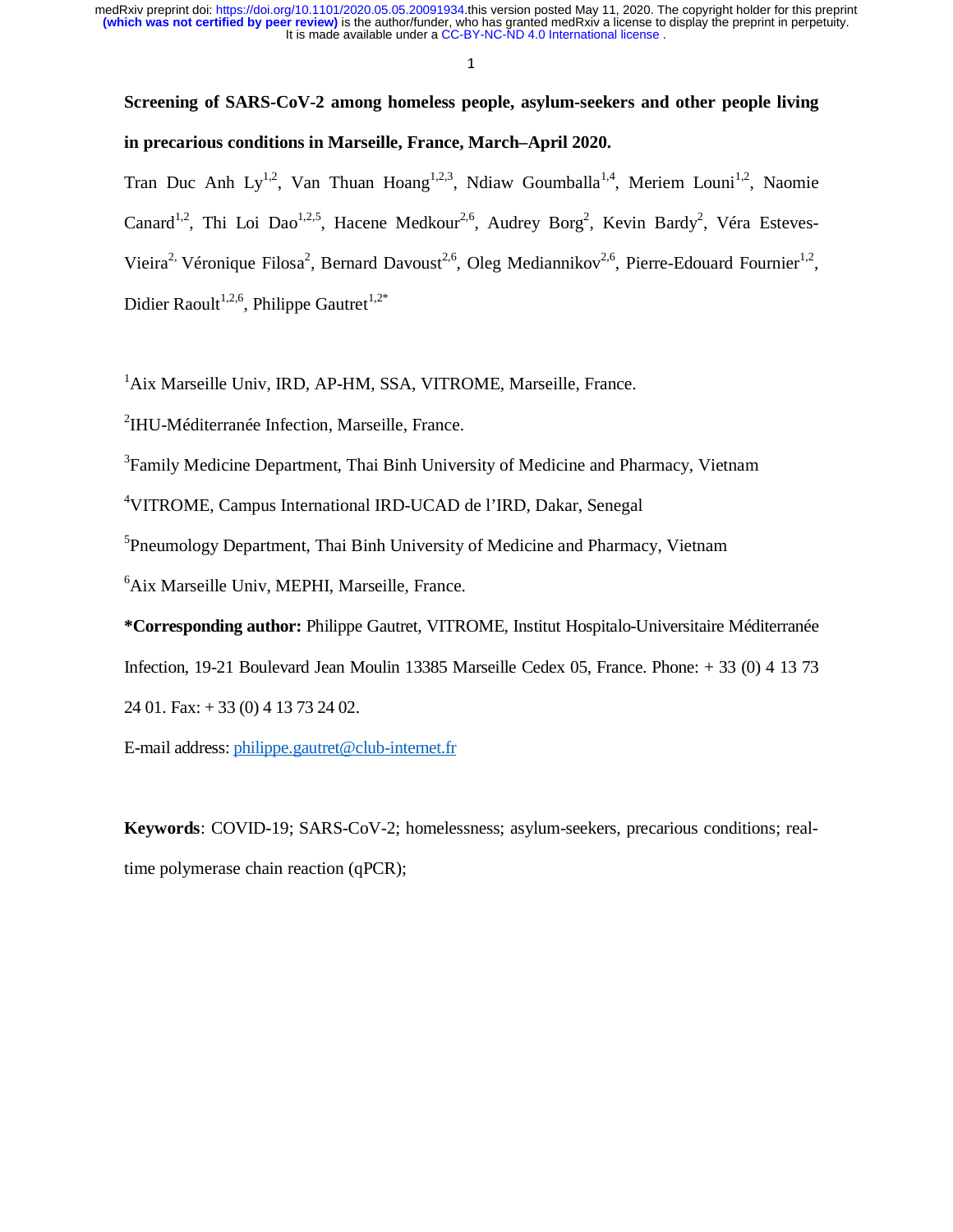2

# **Abstract (150/150 words)**

Surveillance of SARS-CoV-2 infection among sheltered homeless and other vulnerable people might provide the information needed to prevent its spread within accommodation centres. In March-April, we enrolled 411 homeless individuals, 77 asylum-seekers, 58 people living in precarious conditions, and 152 employees working in these accommodation centres and collected nasal samples. SARS-CoV-2 carriage was assessed by quantitative PCR. Overall, 49 (7.0%) people were positive for SARS-CoV-2, including 37 homeless individuals (of 411, 9.0%), 12 employees (of 152, 7.9%). SARS-CoV-2 positivity correlated with symptoms, although 51% of positive patients did not report respiratory symptoms or fever. Among homeless people, being young (18-34 years) (OR:  $3.83$  [1.47-10.0], p=0.006) and being housed in one specific shelter (OR: 9.13 [4.09-20.37], p<0.0001) were independent factors associated with the SARS-CoV-2 positivity rates (11.4% and 20.6%, respectively). The survey reveals the role of collective housing in relation to viral transmission within centres.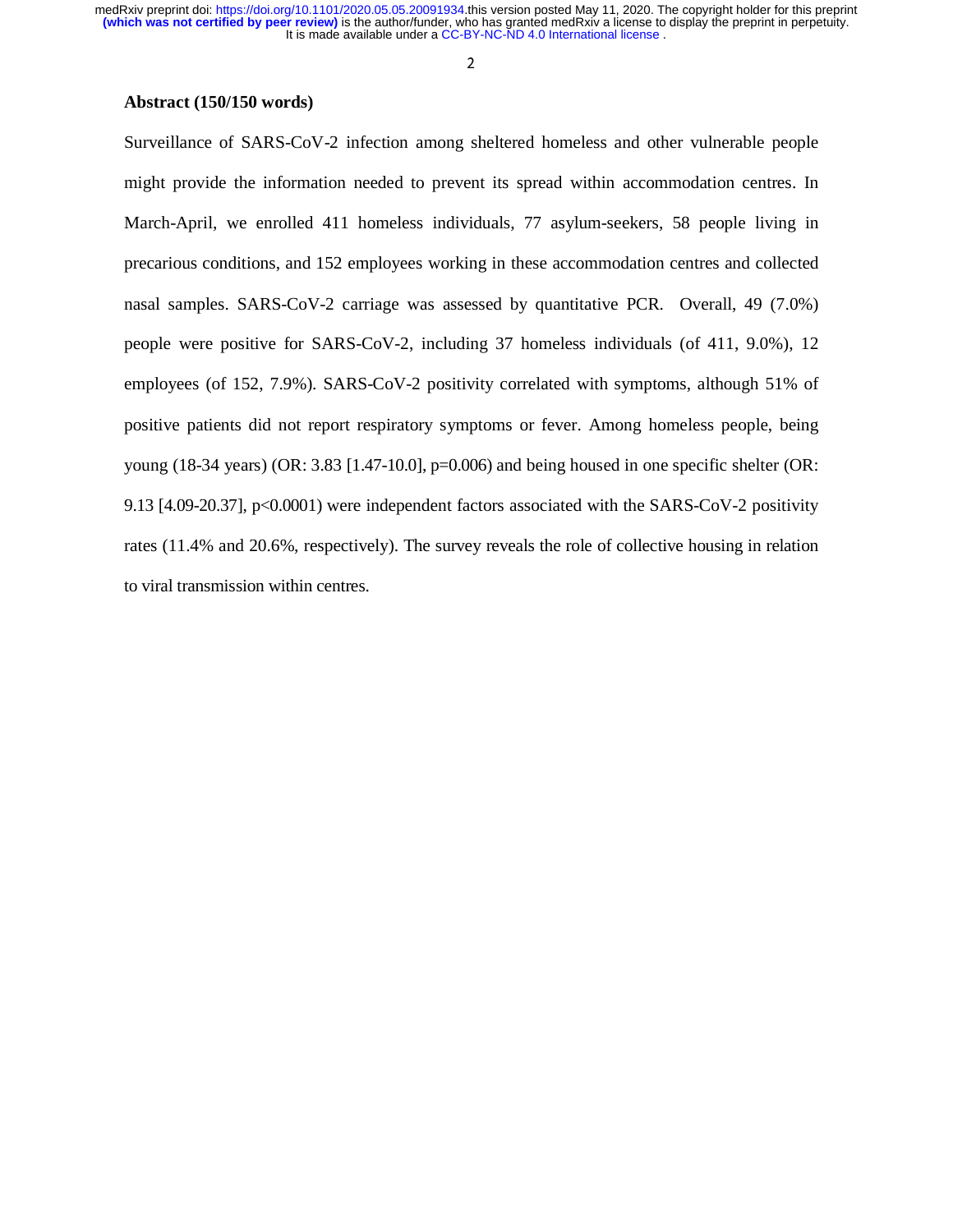> 3 3

# **Main text (2100 words)**

#### **Introduction**

Since March 2020, the coronavirus disease (COVID-19) caused by severe acute respiratory syndrome coronavirus 2 (SARS-CoV-2) has spread over more than 200 countries and territories worldwide *(1)*. Homeless people are a vulnerable group who may potentially be exposed to this infection and have potentially more severe outcomes than in the general population, due to their poor living conditions, the higher prevalence of comorbidity, and mental and physical conditions impaired by substance or alcohol abuse *(2-6)*. Crowded conditions in shelters without specific preventive measures could facilitate viral transmission *(7, 8)*. In several U.S. cities, 1,192 residents and 313 staff members were tested in 19 homeless shelters in March–April and high rates of SARS-CoV-2 carriage were observed in residents (25%) and staff members (11%) *(9, 10)*; the prevalence was also reported to be 9.7-15.5% and 13.3%-14.8% among residents and staff members in within 3 homeless shelters in Washington, respectively *(11)*. This raised concerns that the virus may be widely transmitted within homeless shelters, even when infection control vigilance is high.

Over the past two decades, our institute has carried out a large number of surveys among homeless persons within two shelters (A and B) in Marseille, France. We observed a high prevalence of respiratory symptoms and signs *(12)* and high carriage rates of both respiratory viruses *(13)* and bacteria *(14)*, suggesting that SARS-CoV-2 infection might also be frequent in this population. Based on the preliminary information that some homeless persons from these two shelters presented with COVID-19 symptoms, we organised a screening campaign in collaboration with the staff in charge of these shelters. We subsequently received other requests for screening from several accommodation centres specialising in housing vulnerable people. In this study, we present the results of SARS-CoV-2 screening campaigns conducted among sheltered homeless individuals, in comparison with asylum-seekers, other persons living in precarious conditions, and employees working in the accommodation centres. We also investigated the role of potential risk factors for virus carriage among the homeless population.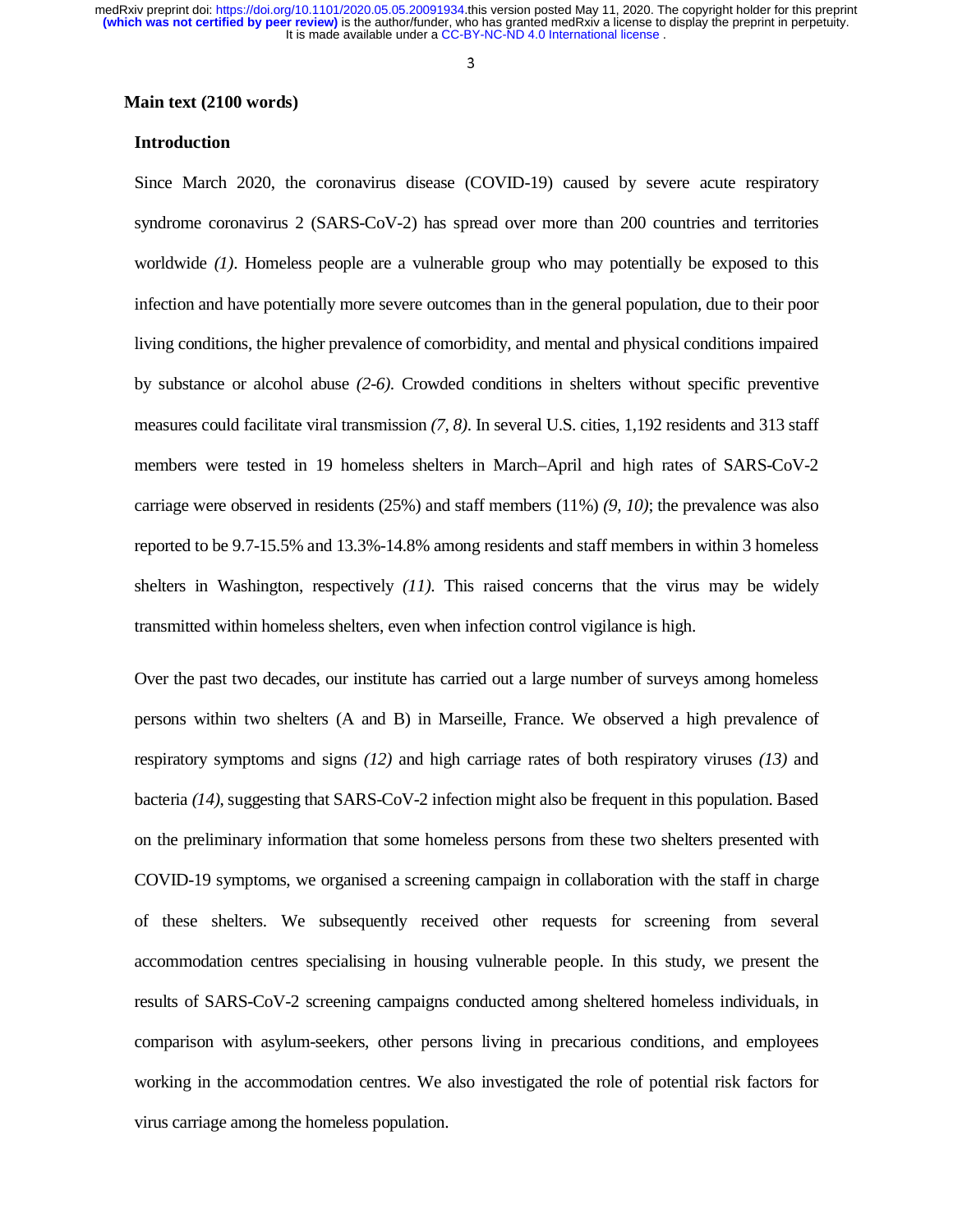> 4 4

#### **Methods and materials**

**Ethics** Ethical approval was obtained from the Institutional Review Board and Ethics Committee of our institute (2020-015).

#### **Setting, study design and population**

A cross-sectional survey was conducted between 26 March and 17 April 2020 in different populations including homeless people residing in four shelters (A-D) and four hotels (1-4), other people living in precarious condition (housed in residences α and β), asylum-seekers (housed in residence γ), and employees working in these accommodation centres.

Homeless shelters (A-C) include emergency (overnight stay) units with a rapid turnover (7–14 nights), and special (permanent stay) units dedicated to high-risk sedentary homeless persons characterised by a high level of poverty, poor hygiene, alcoholism, mental illness and chronic diseases. Shelters A and B are for men only while shelter C is for women only. Shelter D houses male and female homeless people and offers the possibility to keep their pets when needed. Characteristics of the facilities are described in Table 1. All residents of homeless shelters were placed under strict lockdown since 17 March, in line with the whole French population  $(=C0)$ , allowing all homeless people to stay in the shelter 24 hours a day. The male population of Shelter B (initial group B) was sub-divided into three groups by the staff of the facility, in order to avoid overcrowding: i) elderly people, those with reduced mobility and those needing medical care were kept in Shelter B, ii) people aged 18-45 were progressively moved to Hotel 1 from C0 to C7, iii) people aged 30-80 years were moved to Hotel 2 from C7 to C14. Similarly, the female population of Shelter C (initial group C) was sub-divided into three groups: elderly people, those with reduced mobility and those needing medical care were kept in Shelter C, ii) pregnant women and those with mental illness were moved to Hotel 3 at C0; iii) others were moved to Hotel 4 at C0. All residents moved to hotels have been kept under relatively strict lockdown since C0, with the exception of the day of transfer.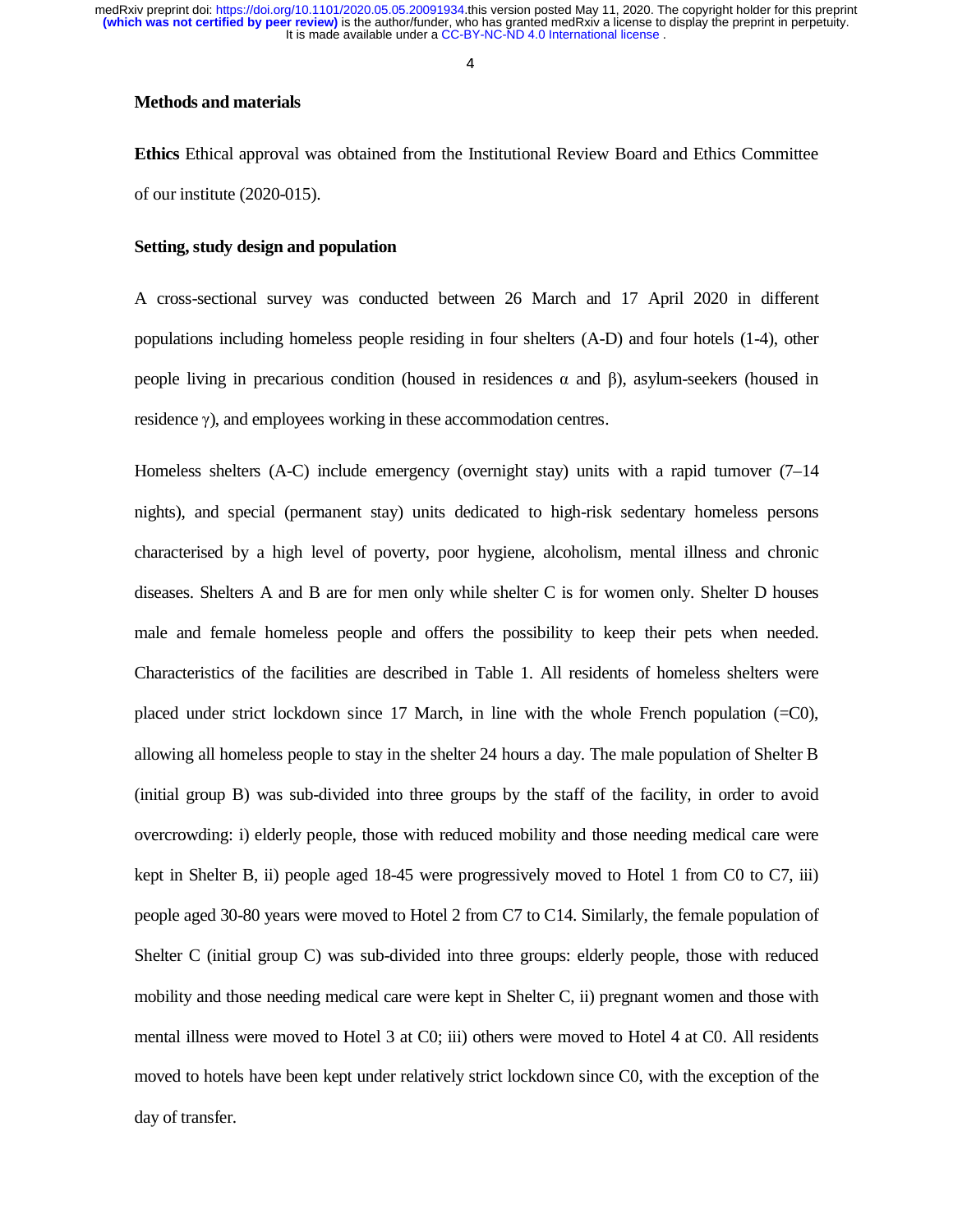> 5 5

Residence  $\alpha$  is dedicated to individuals characterised by a high level of poverty, poor hygiene, alcoholism, mental illness and chronic diseases including drug addiction. Residence β specialises in housing teenage mothers and their children. Residence  $\gamma$  is dedicated to asylum-seekers, including family groups and single individuals. All three residences offer long-time housing and all residents have been kept under strict lockdown since C0.

Employees of the different facilities working in different sectors (management staff, social workers, nurses, cleaning staff, catering staff and security staff) returned to their homes on a daily basis after finishing work.

## **Screening for Covid-19**

Participants were encouraged by the management staff of the facilities to get tested and were then recruited on a voluntary basis. They were systematically asked to provide basic demographic information (sex, age, country of origin), chronic conditions, and any respiratory symptoms or fever in the two weeks prior to sampling. Body temperature was measured using a forehead infrared thermometer. Nasal samples were systematically collected on transport media using Sigma Transwabs (Medical Wire, Corsham, United Kingdom). For self-sampling, participants were invited to insert the swab into their nostrils (about 2 cm). If individuals were unable to perform selfsampling, trained investigators carried out the sampling. Specimens were immediately processed for SARS-CoV-2 PCR testing. Homeless peoples' pets were also tested with the approval of their owner and their nasal swabs were collected by vets.

#### **PCR assay**

Real-time reverse transcription-PCR amplification was used to confirm the presence of SARS-CoV-2 RNA targeting the gene coding for the envelope (E) protein, as previously described *(15)*. Results were considered positive when the cycle threshold (CT) value of real-time PCR was ≤35.

#### **Statistical analysis**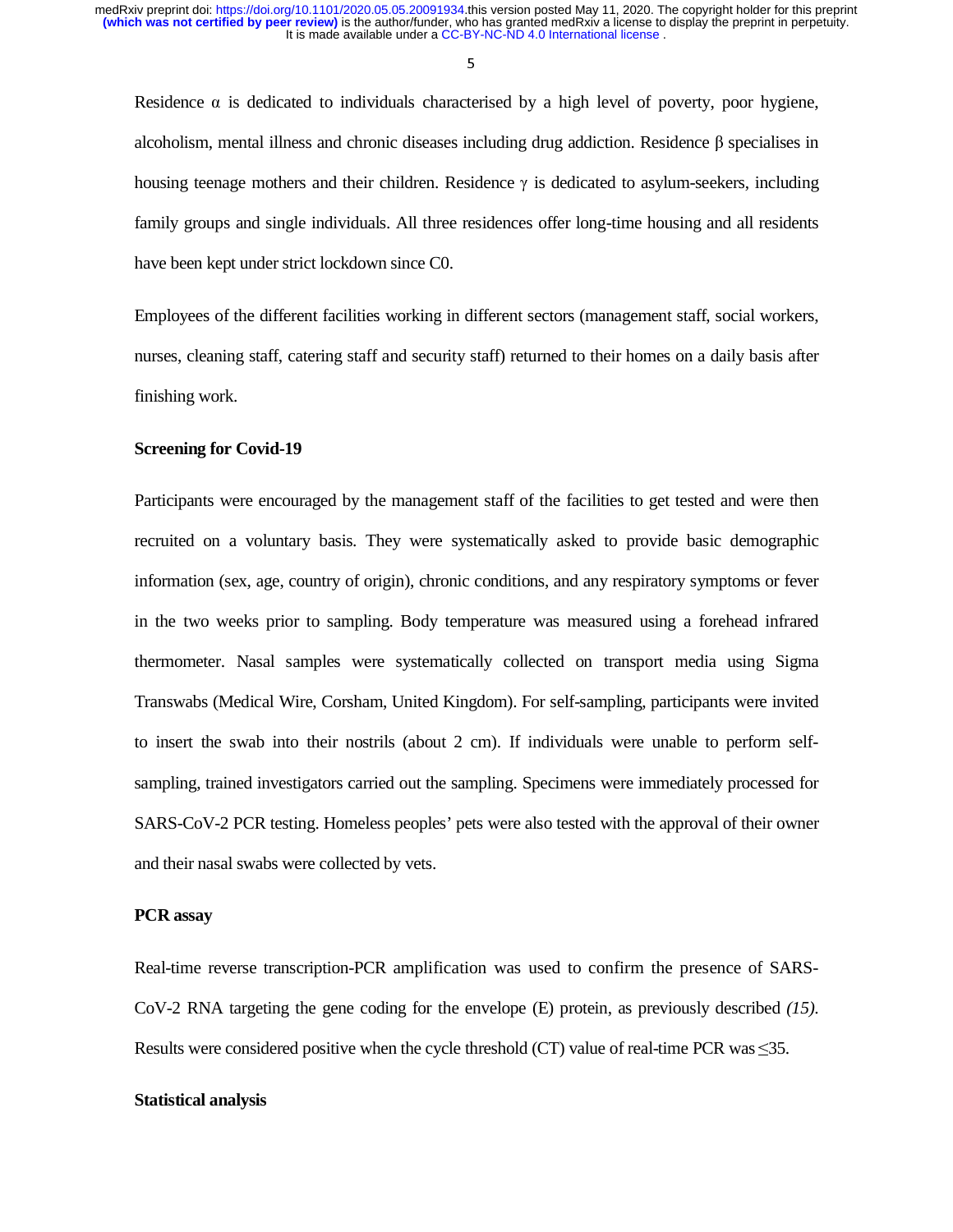> 6 6

Statistical procedures were performed using STATA 11.1 software (StataCorp LLC, USA). Percentage differences were tested using Pearson's chi-square or Fisher's exact tests when appropriate. Means of quantitative data were compared using Student's t-test. A p value <0.05 was considered statistically significant. A separate multivariate logistical regression analysis was used to identify independent risk factors for SARS-CoV-2 carriage prevalence among all individuals and in selected groups (when positive cases were found). The results were presented by percentages and odd ratio (OR) with 95% confidence interval (95%CI). The initial model included variables presenting a p-value <0.2. The stepwise regression procedure and likelihoodratio tests were applied to determine the final model.

#### **Results**

#### **Participant characteristics** (**Tables 1, 2 and 3**)

Overall, 885 individuals were present in the various facilities at the time of enrolment, including 716 residents and 169 employees (Table 2). A total of 698 (78.9%) subjects agreed to be tested, including 411/698 homeless people (58.9%), 58 non-homeless people living in precarious conditions (8.3%), 77 asylum-seekers (11.0%), and 152 employees (21.8%). Overall, 38.7% were enrolled before C14, 45.9% between C14 and C20, and 15.4% at C21 and later (Table 1, 3). The overall acceptation rate of SARS-CoV-2 testing varied significantly according to the housing facility, ranging from 41.7 to 91.7%. The overall acceptation rate among homeless individuals was 74.6% and was significantly lower than that of employees working in the homeless centres (88.7%, p=0.0008). The acceptance rate among people housed in other facilities, varied from 75.5 to 100% and tented to be lower than that of employees in these facilities.

The socio-demographic characteristics of the different populations are presented in Table 3. The male to female gender ratio was 3:1 and the median age was 35.0 years (ranging from 0 to 91 years) with significant variations among different populations. A male predominance was observed among homeless persons and asylum seekers. Children ≤15 years old accounted for 7.5% of all residents. Two-thirds of individuals were migrants. A predominance of African origin was found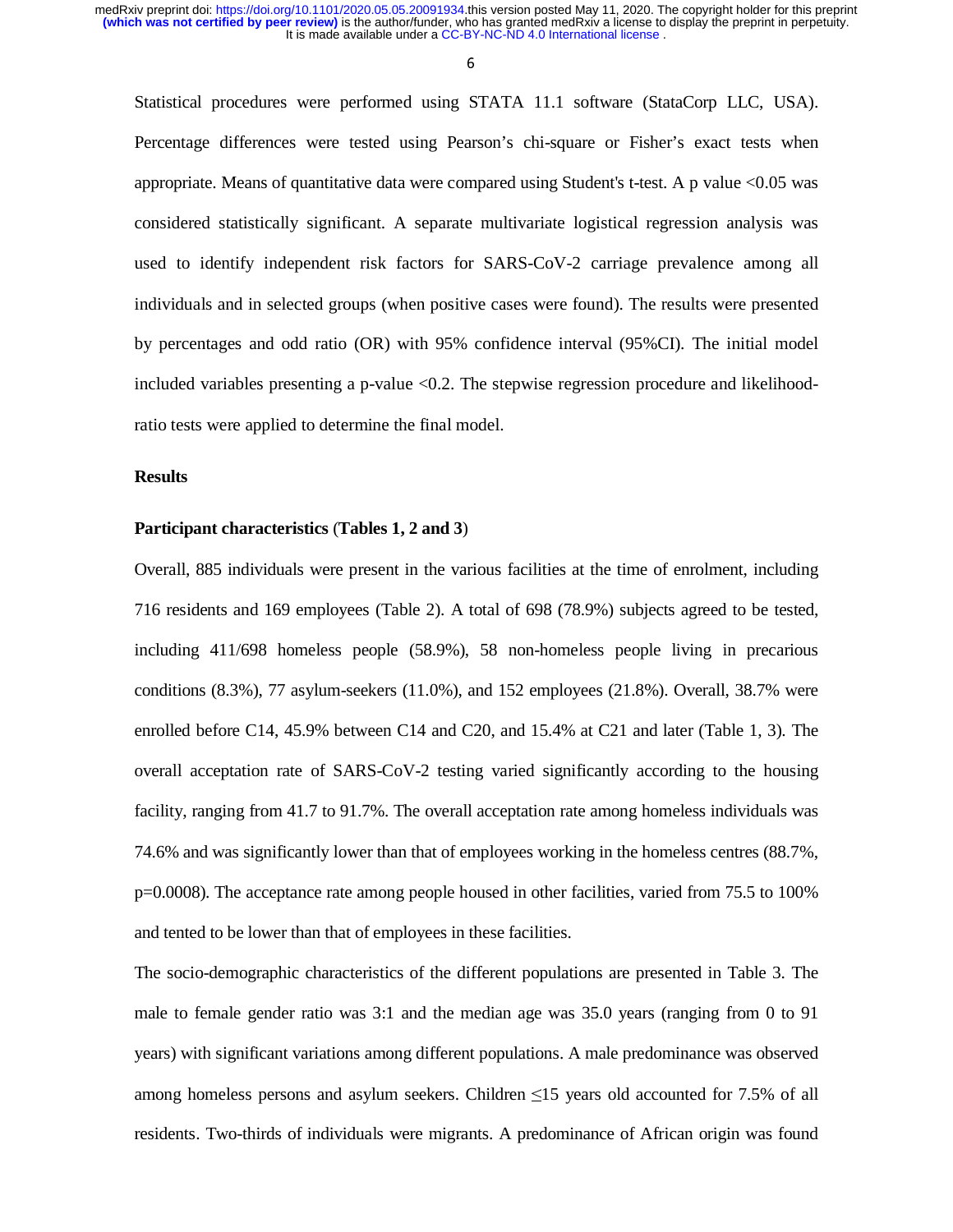> $\overline{7}$ 7

among homeless individuals, while other people living in precarious conditions and employees were more likely to be European. There were only four pregnant women (between 26 and 36 weeks of pregnancy), all housed in Hotel 3.

Regarding clinical findings, among all the participants, 22.1% reported at least one respiratory symptom or fever with significant variations among different populations. The highest prevalence was observed among employees (25.7%) and homeless persons (24.3%). A cough was the most commonly reported symptom (32.7%) followed by rhinorrhoea (20.4%), dyspnoea (12.2%) and fever (12.2%). No deaths were reported during the study period.

#### **SARS-CoV-2 detection (Table 2, 4, 5)**

In total, 49 participants (7.0%) tested positive for SARS-CoV-2, including 37 homeless people (of 441, 9.0%) and 12 employees (of 152, 7.9%, including seven security staff from Shelters A, B and C and residence γ, four nurses from Shelter A and one management staff member from Shelter C). Only two female homeless people tested positive, including one woman who was 36 weeks pregnant and who frequently attended the hospital during the lockdown and one person with mental illness who did not comply with lockdown measures.

Two dogs belonging to two different homeless people in Shelter D tested negative. With regard to the housing facilities, the highest SARS-CoV-2 positivity rates were observed in homeless persons in Hotel 1 (39.1%), in Shelter B (18.5%) and in Hotel 2 (14.3%). Among employees, the highest positive rates were in those working at homeless Shelters A (14%) and B (12.5%).

Of the 49 SARS-CoV-2-positive participants, 51.0% were asymptomatic. Positive participants were more likely to be symptomatic compared to negative participants (Odd-ratio OR=3.8 95%CI [2.1-6.9],  $p<10^{-4}$ ). There was no significant difference of PCR CT values between asymptomatic (mean CT [ $\pm$ SD]: 26.9 $\pm$ 5.0) and symptomatic individuals (25.7 $\pm$ 5.4, p=0.43). The overall proportion of asymptomatic carriers among all tested individuals was 3.6% and that of symptomatic carriers was 3.4%.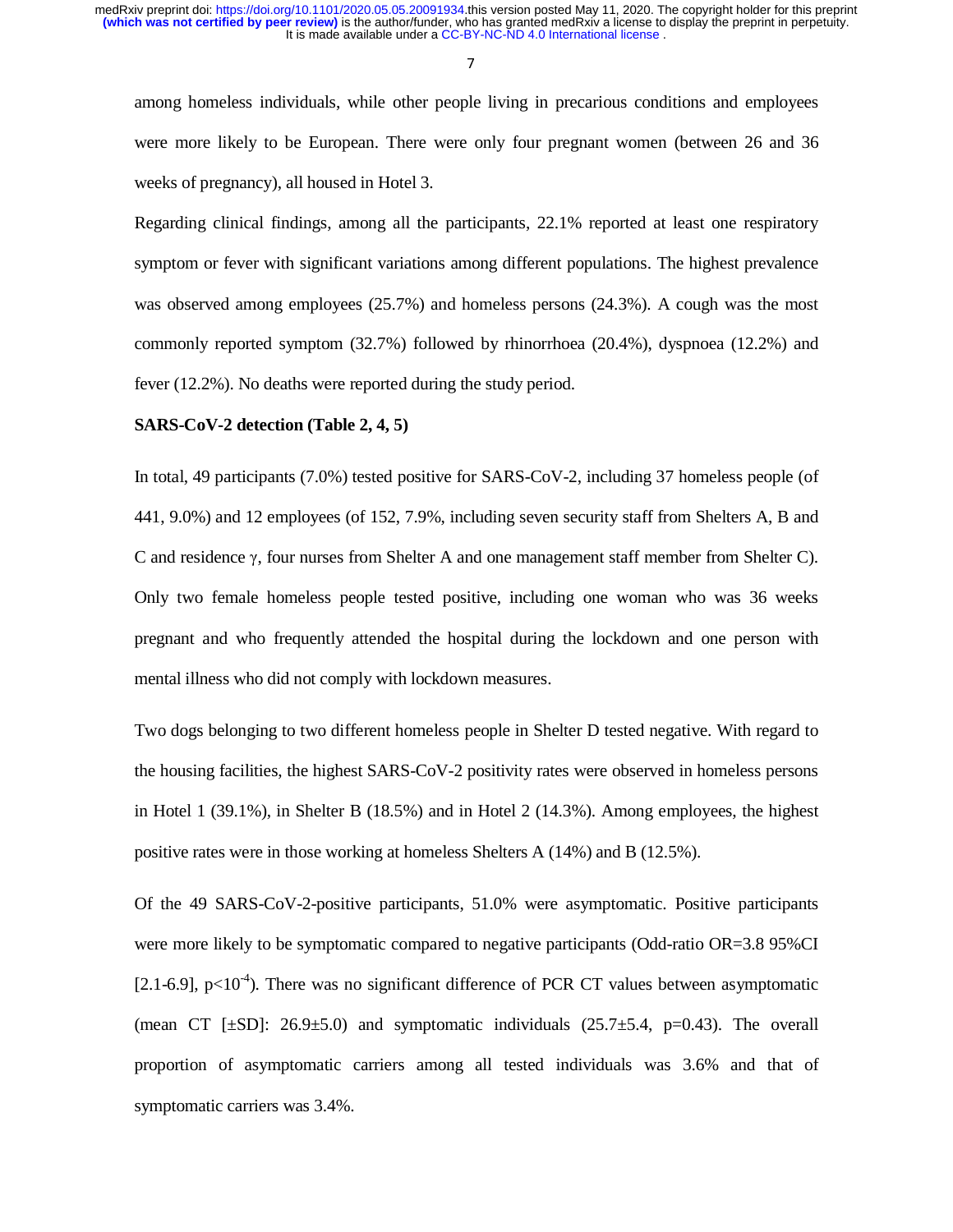> 8 8

Table 3 shows SARS-CoV-2 positivity rates among homeless people according to the time of screening, demographics and housing facility, using univariate analysis. No significant differences were observed according to gender and country of origin regarding SARS-CoV-2 positivity rates. Screening between C14 and C20 and screening in the group B population (Shelter B and hotels to which people from Shelter B were moved) resulted in a significantly higher proportion of positive PCR as compared to screening before C14 or screening in other homeless facilities, respectively. In addition, being young (18-34 years) was associated with an increased prevalence of virus detection. Cough, rhinorrhoea and fever were associated with viral carriage. Using multivariate analysis (Table 4), being young and screening conducted in the group B population remained significantly associated with a higher likelihood of SARS-CoV-2 detection.

## **Discussion**

To our knowledge, this is the only study addressing SARS-CoV-2 carriage among different precarious populations including homeless adults but also children and other hard-to-reach populations during the COVID-19 outbreak in France. The strength of our study is its large population size, with a high (78.9%) acceptance rate toward testing, particularly among individuals living in precarious conditions (92.1%) suggesting that this population is concerned about the disease.

We found an overall 7.0% SARS-CoV-2 positivity rate, with most infected individuals among homeless people and employees working in homeless facilities, while no cases were found in asylum-seekers and in other people also living in precarious conditions. Detection of SARS-CoV-2 correlated with symptoms although many patients who tested positive did not report any respiratory symptoms or fever. Homeless people and professionals in contact with homeless people are therefore at a high risk of COVID-19. These populations should benefit from screening campaigns and specific measures aiming at mitigating the risks of transmission of the disease within these populations and to the overall population should be implemented.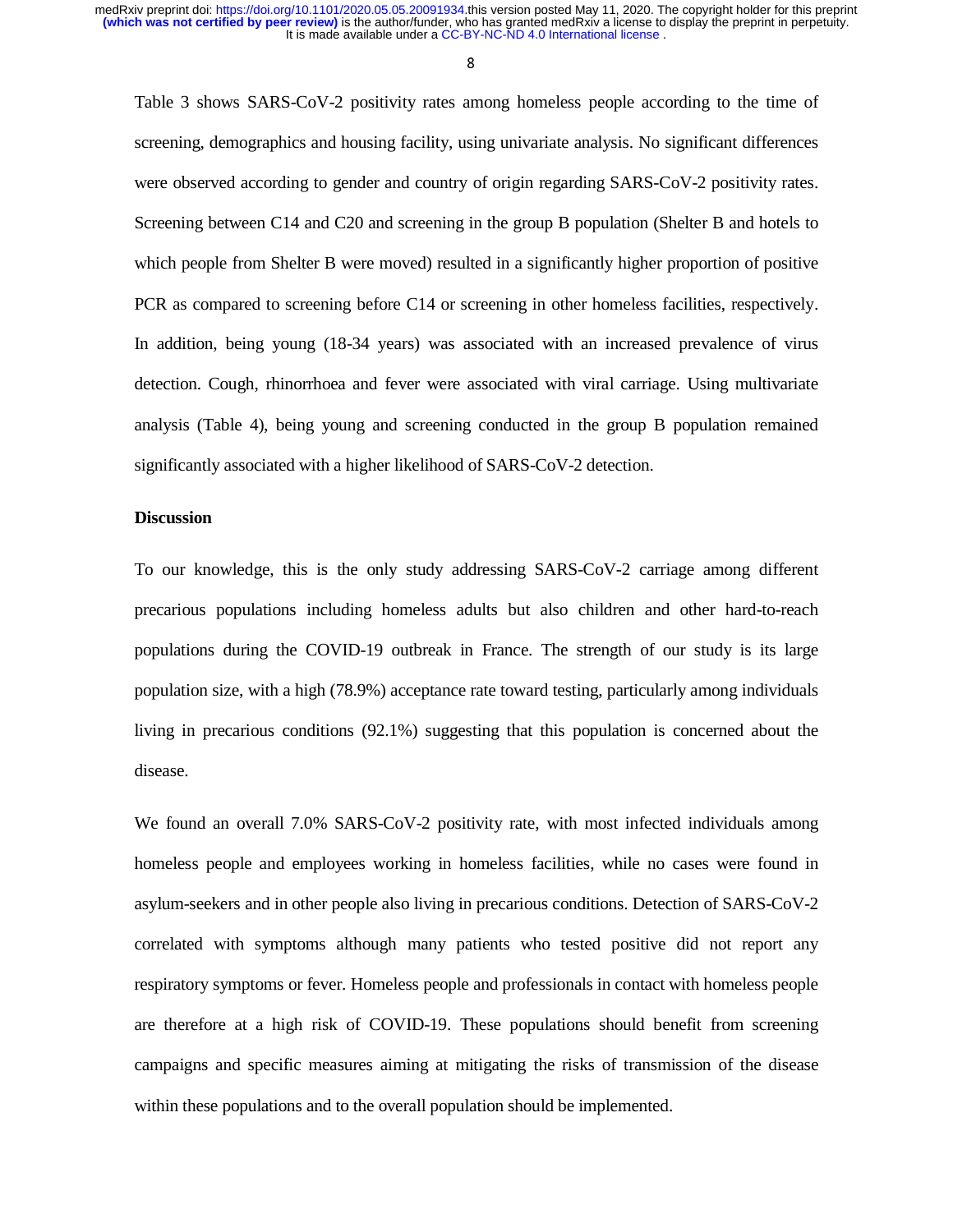> 9 9

Among the population of the four homeless shelters (A–D) that were screened, the highest prevalence was observed in populations initially housed at Shelter B. This may have resulted from the higher number of individuals per room at this shelter, as compared to other shelters, which may have encouraged transmission of the virus. Sleeping in shared dormitories and using shared bathrooms, toilets and kitchens make the implementation of social distancing measures in the context of homeless shelters particularly challenging. Being young (18-34 years) was an independent factor associated with SARS-CoV-2 detection in the homeless group, which may be due to a higher propensity of younger homeless people to develop social interactions within the shelters and hotels as compared to older people aged ≥50 years.

This work has some limitations. Our study population was not randomly and homogenously recruited. Participants' medical histories and use of individual preventive measures were not documented. Individuals were not asked about anosmia and ageusia. Notwithstanding these limitations, our data provide a novel insight into the epidemiology of SARS-CoV-2 among different vulnerable urban populations. The survey also reveals the role of collective housing in relation to viral transmission within accommodation centres. Further genomic investigations are needed to better assess the source(s) and mode(s) of transmission of COVID-19 in this context.

## **Acknowledgements**

This work was supported by the French Government under the "Investments for the Future" programme managed by the National Agency for Research (ANR), Méditerranée-Infection 10- IAHU-03, and was also supported by Région Provence-Alpes-Côte d'Azur. This work had received financial support from the Fondation Méditerranée Infection.

**Conflicts of interest.** No potential conflict of interest relevant to this letter was reported.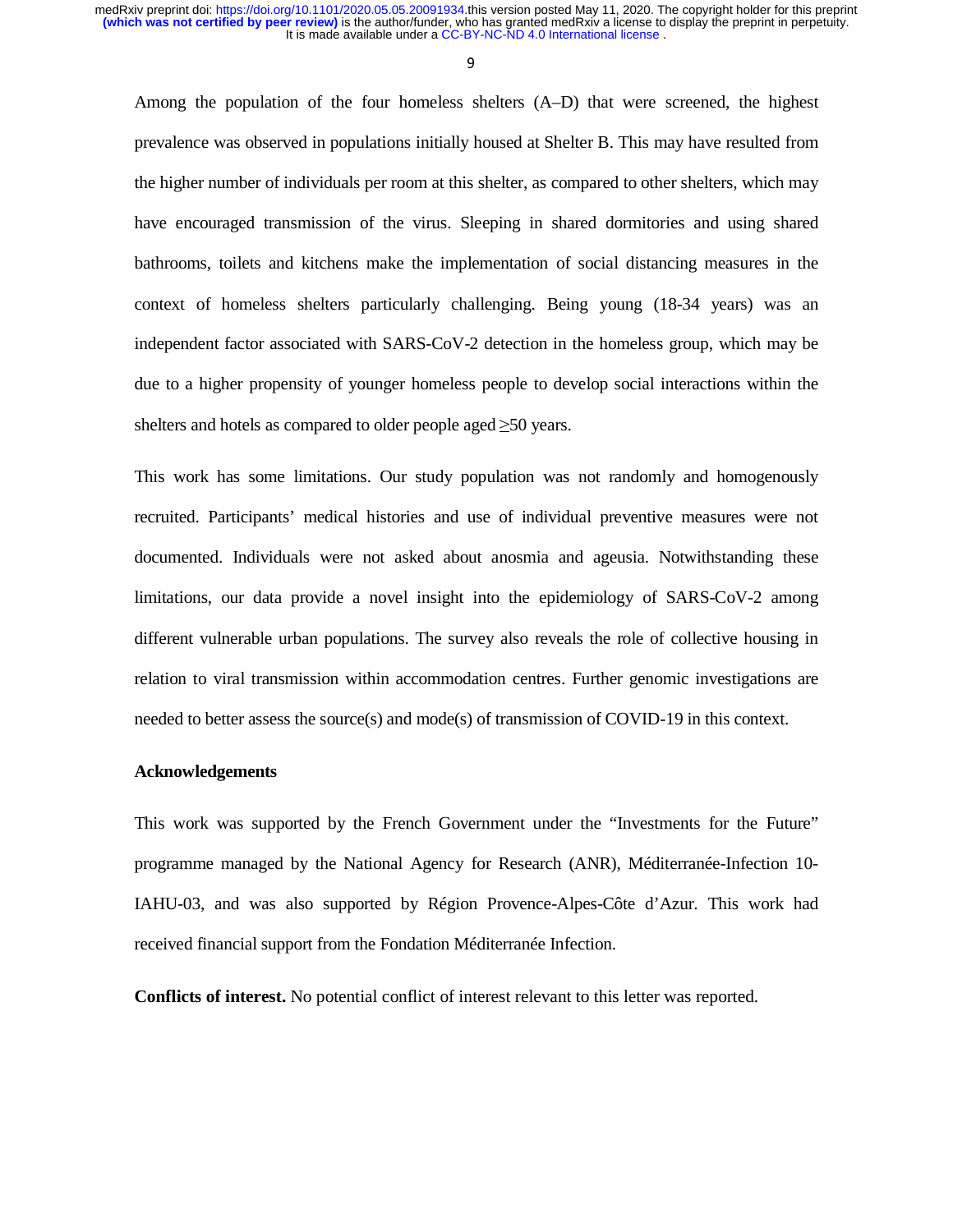#### **Reference**

- 1. Johns Hopkins Coronavirus Resource Center; c2020 [cited 2020 Avril 29], available from: https://coronavirus.jhu.edu/us-map.
- 2. Lima NNR, de Souza RI, Feitosa PWG, Moreira JLS, da Silva CGL, Neto MLR. People experiencing homelessness: Their potential exposure to COVID-19. Psychiatry Res. 2020; 288:112945. http://doi.org/10.1016/j.psychres.2020.112945
- 3. Tsai J, Wilson M. COVID-19: a potential public health problem for homeless populations. Lancet Public Health. 2020; 5(4):e186-e187.
- 4 Kirby T. Efforts escalate to protect homeless people from COVID-19 in UK. Lancet Respir Med. pii: S2213-2600(20)30160-0. http://doi.org/10.1016/S2213- 2600(20)30160-0.
- 5. Kar SK, Arafat SMY, Marthoenis M, Kabir R. Homeless mentally ill people and COVID-19 pandemic: The two-way sword for LMICs. Asian J Psychiatr. 2020; 51:102067. http://doi.org/10.1016/j.ajp.2020.102067.
- 6. Neto MLR, de Souza RI, Quezado RMM, Mendonça ECS, de Araújo TI, Luz DCRP, etl. When basic supplies are missing, what to do? Specific demands of the local street population in times of coronavirus - a concern of social psychiatry. Psychiatry Res. 2020; 288:112939. http//doi.org/10.1016/j.psychres.2020.112939.
- 7. Peate I. Self-isolation and the homeless population. Br J Nurs. 2020; 29(7):387. http://doi.org/10.12968/bjon.2020.29.7.387.
- 8. Wood LJ, Davies AP, Khan Z. COVID-19 precautions: easier said than done when patients are homeless. Med J Aust. 2020. http//doi.org/10.5694/mja2.50571. PubMed PMID: 32266965.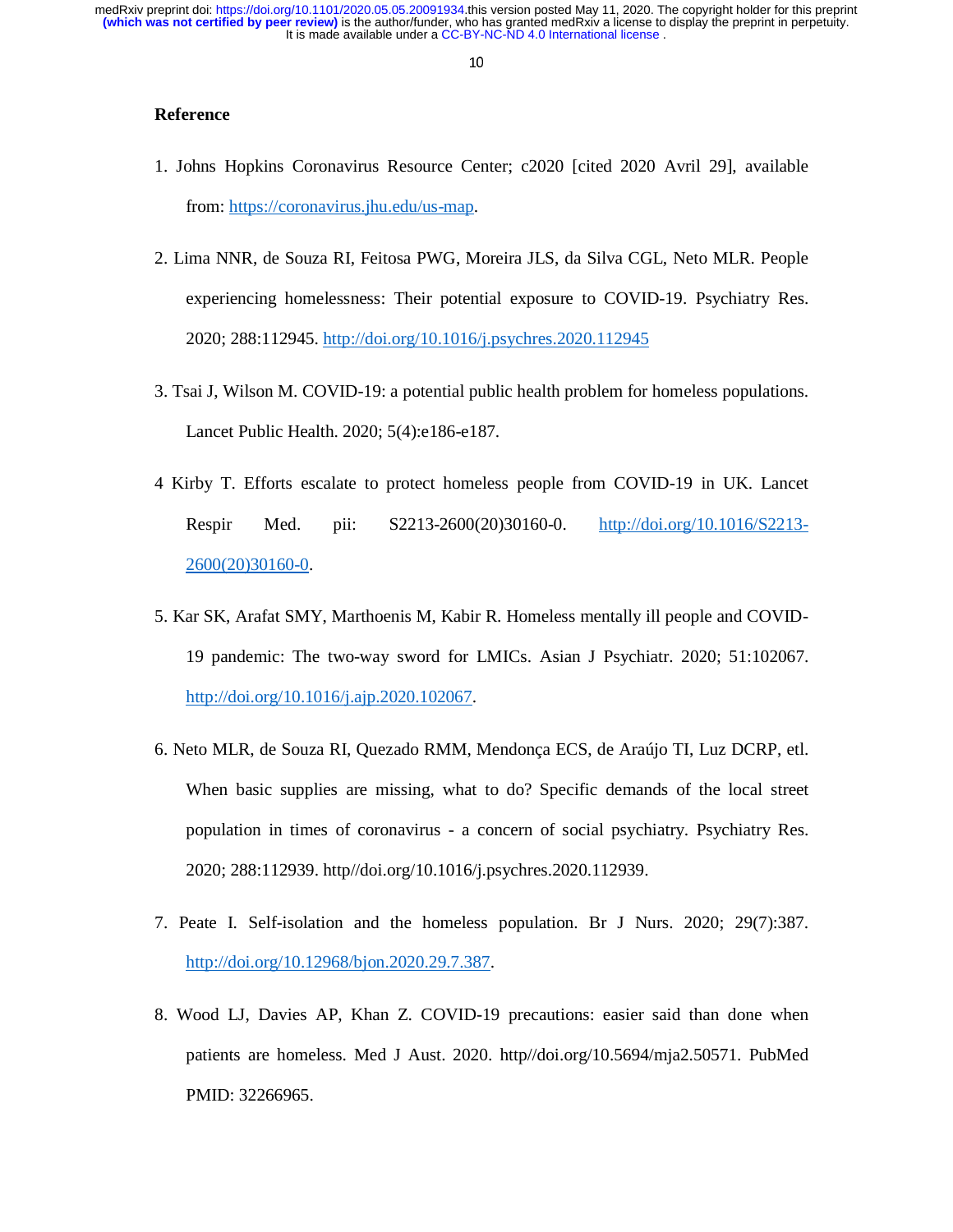- 9. Baggett TP, Keyes H, Sporn N, Gaeta JM. COVID-19 outbreak at a large homeless shelter in Boston: implications for universal testing. MedRxiv. 2020; [Preprint]. 2020 [cited 2020 Avril 29] Available from: https://www.medrxiv.org/content/10.1101/2020.04.12.20059618v1 . DOI: https://doi.org/10.1101/2020.04.12.20059618.
- 10. Mosites E, Parker EM, Clarke KEN, Gaeta JM, Baggett TP, Imbert E, et al. COVID-19 Homelessness Team. Assessment of SARS-CoV-2 Infection Prevalence in Homeless Shelters - Four U.S. Cities, March 27-April 15, 2020. MMWR Morb Mortal Wkly Rep. 2020; 69(17):521-522. http://doi.org/10.15585/mmwr.mm6917e1.
- 11. Tobolowsky FA, Gonzales E, Self JL, Rao CY, Keating R, Marx GE, et al. COVID-19 Outbreak Among Three Affiliated Homeless Service Sites- King County, Washington, 2020. MMWR Morb Mortal Wkly Rep. 2020; 69(17):523-526.
- 12. Badiaga S, Richet H, Azas P, Zandotti C, Rey F, Charrel R, et al. Contribution of a shelter-based survey for screening respiratory diseases in the homeless. Eur J Public Health. 2009; 19:157e60.
- 13. Thiberville S, Salez N, Benkouiten S, Badiaga S, Charrel R, Brouqui P. Respiratory viruses within homeless shelters in Marseille, France. BMC Res Notes**.** 2014;7:81.
- 14. Ly TDA, Edouard S, Badiaga S, Tissot-Dupont H, Hoang VT, Pommier de Santi V et al. Epidemiology of respiratory pathogen carriage in the homeless population within two shelters in Marseille, France, 2015–2017: cross sectional 1-day surveys. Clin Microbiol Infect. 2019;2 5(2):e1–249.e6. http://doi.org/10.1016/j.cmi.2018.04.032.
- 15. Amrane S, Tissot-Dupont H, Doudier B, Eldin C, Hocquart M, Mailhe M, et al. Rapid viral diagnosis and ambulatory management of suspected COVID-19 cases presenting at the infectious diseases referral hospital in Marseille, France,  $\overline{\phantom{a}}$ -January 31<sup>st</sup> to March 1<sup>st</sup>,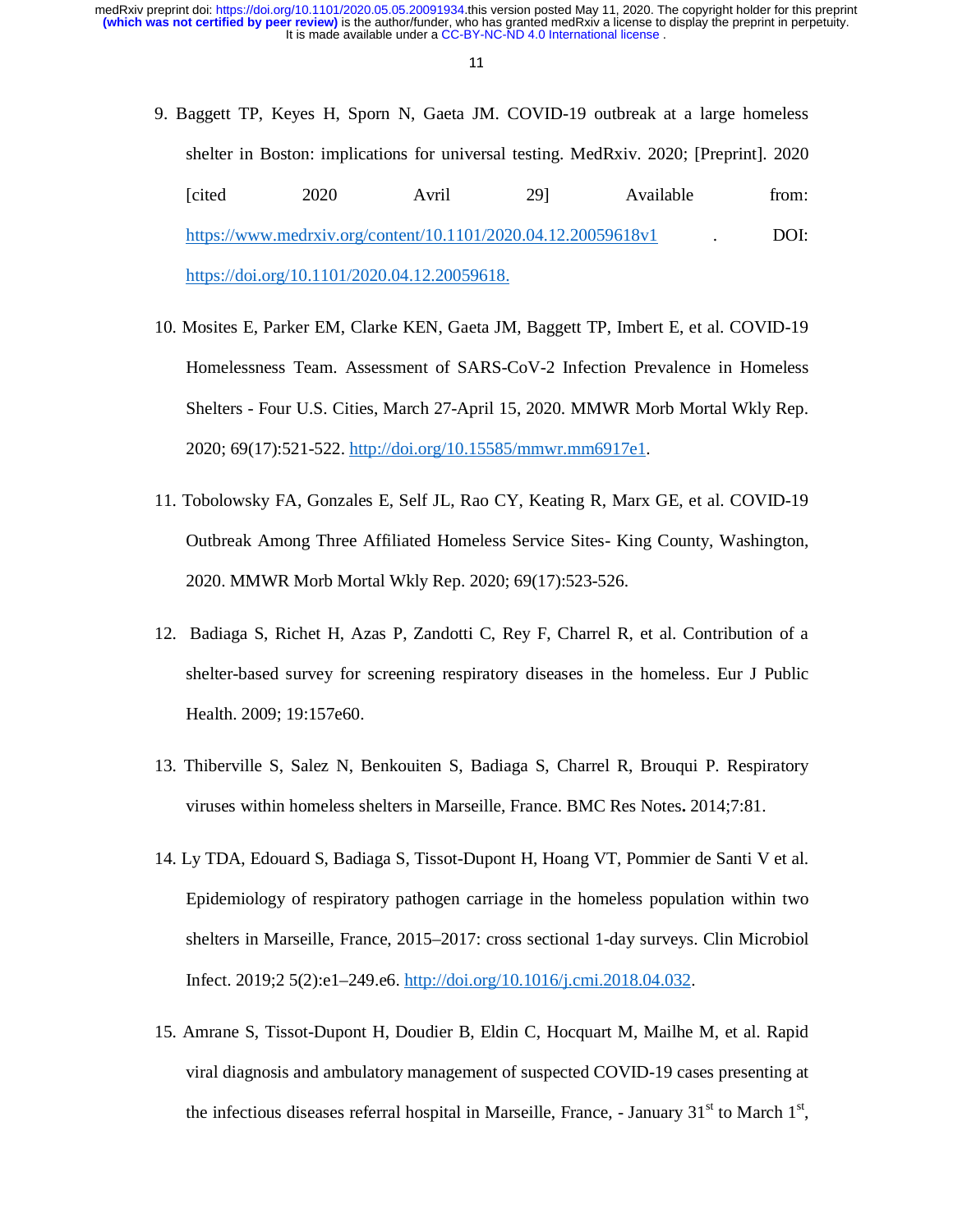2020: A respiratory virus snapshot. Travel Med Infect Dis. 2020: 101632.

http://doi.org/10.1016/j.tmaid.2020.101632.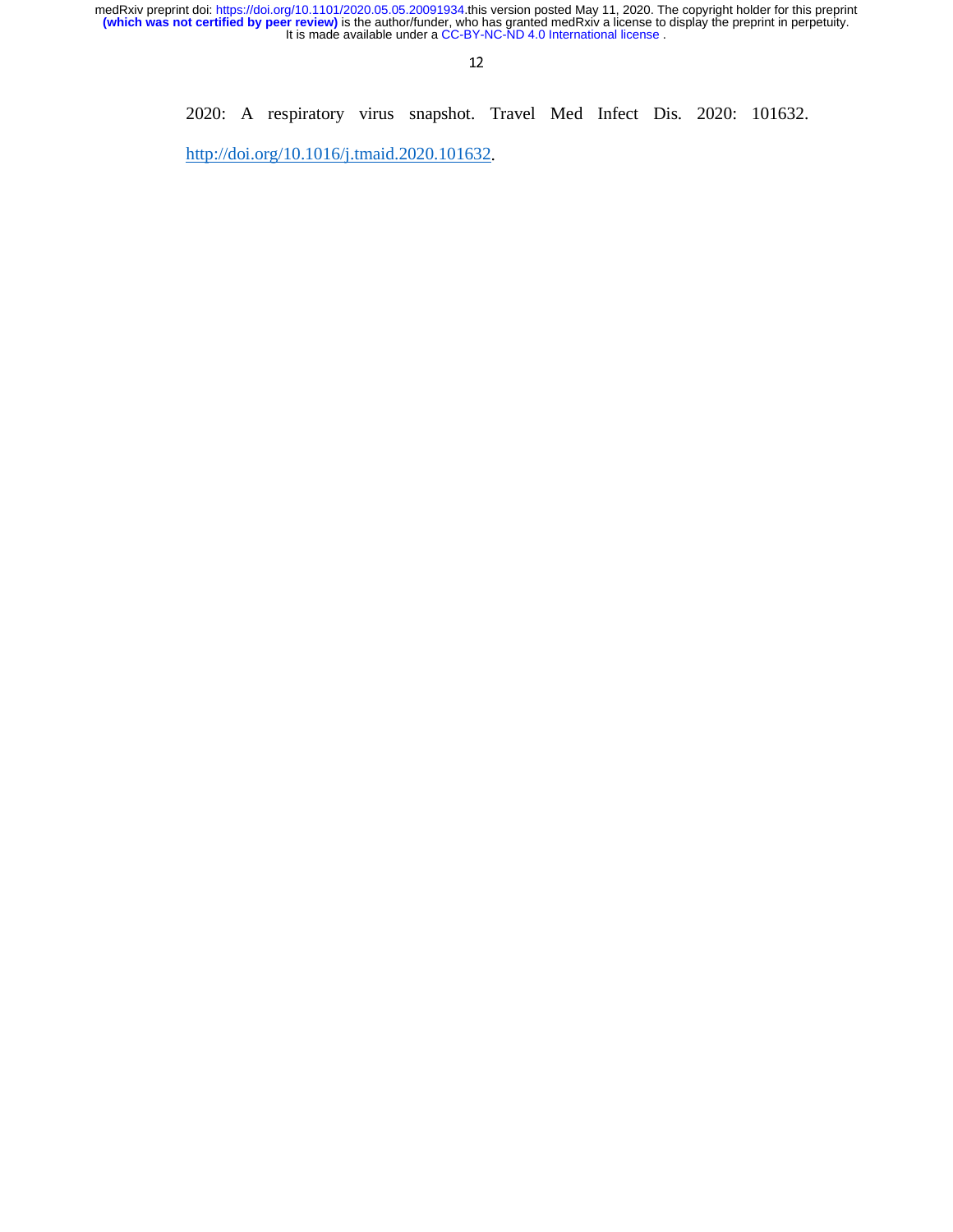**Table 1**. Characteristics of shelters, hotels and residences

**Table 2.** Number of screened individuals and results of SARS-CoV-2 PCR detection, according to housing facility

**Table 3.** Characteristics of different populations studied

**Table 4.** Associations between multiple factors and SARS-CoV-2 positivity among 411

homeless people (univariate and multivariate analysis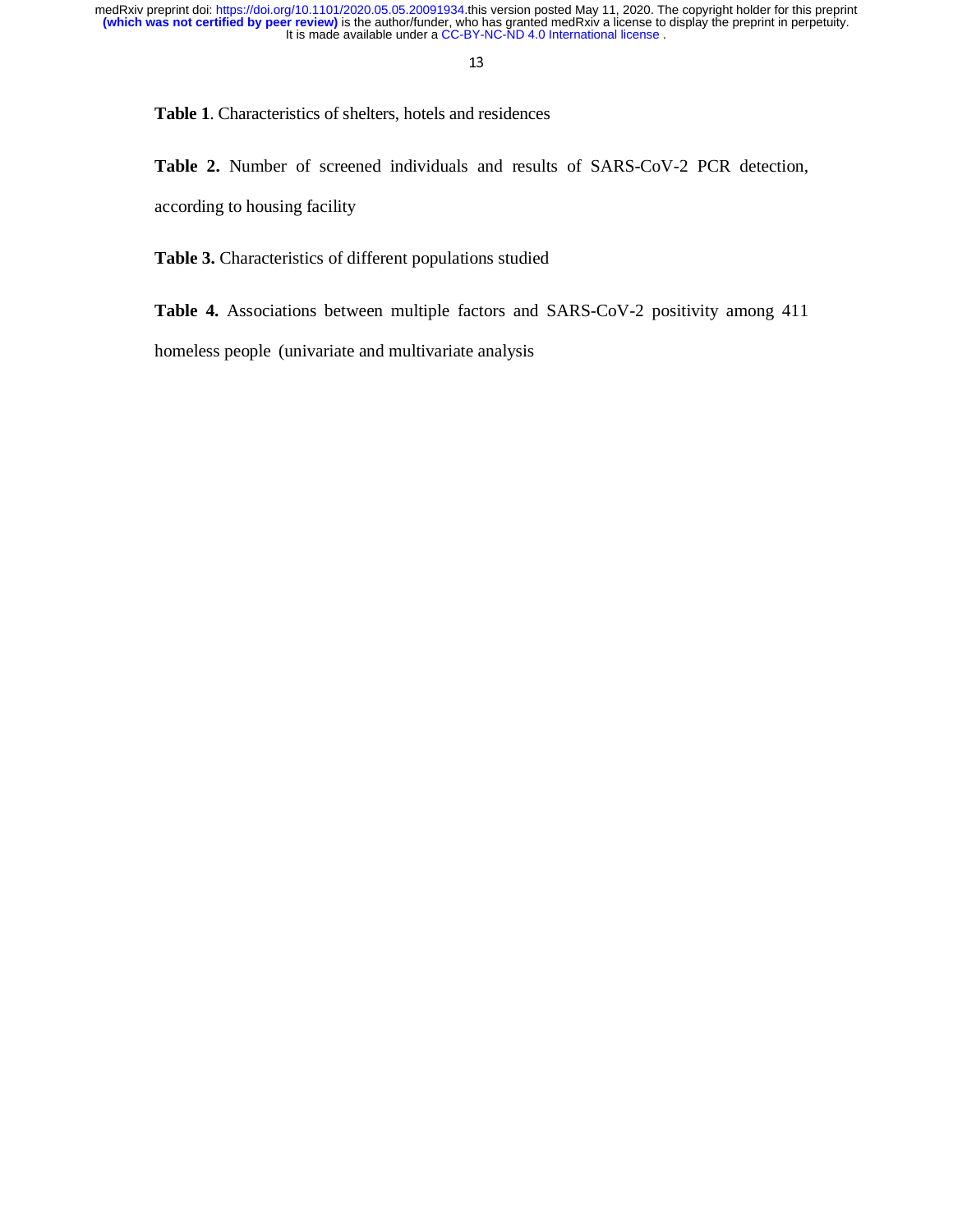Table 1. Characteristics of shelters, hotels and residences

|                                                                                 | <b>Homeless shelters and hotels</b> |                       |                           |                                       |                       |                     |                  | <b>Residence for specific</b><br>populations living in<br>precarious conditions |                                                                      | <b>Residence</b><br>for asylum-<br>seekers       |                                                          |
|---------------------------------------------------------------------------------|-------------------------------------|-----------------------|---------------------------|---------------------------------------|-----------------------|---------------------|------------------|---------------------------------------------------------------------------------|----------------------------------------------------------------------|--------------------------------------------------|----------------------------------------------------------|
|                                                                                 | <b>Shelter A</b>                    | <b>Shelter B</b>      | <b>Shelter C</b>          | <b>Shelter D</b>                      | <b>Hotel 1</b>        | Hotel 2             | Hotel 3          | <b>Hotel 4</b>                                                                  | Residence $\alpha$                                                   | <b>Residence</b><br>$\beta$                      | Residence y                                              |
| <b>Descriptive</b>                                                              |                                     |                       |                           |                                       |                       |                     |                  |                                                                                 |                                                                      |                                                  |                                                          |
| Type of residents                                                               | Adults,<br>males                    | Adults,<br>males      | Adults,<br>females        | Adults, males/<br>females and<br>pets | Adult<br>males        | Adult males         | Adult<br>females | Adult<br>females                                                                | Adults.<br>males/females<br>(drug addiction,<br>chronic<br>diseases) | Teenage<br>mothers<br>and their<br>children      | Family<br>$\gamma$ groups <sup><math>\gamma</math></sup> |
| Total<br>capacity/emergency<br>beds/long-term beds                              | 283/248/35                          | 310/260-<br>280/30-50 | 64/50/14                  | 33/ NA/NA                             | 70/NA/NA              | 100/NA/NA           | 15/NA/NA         | 10/NAN<br>А                                                                     | 20/NA/NA                                                             | 20/NA/NA                                         | 50/NA/NA                                                 |
| Room or apartment                                                               | 2-3 people/<br>room                 | 3-8 people/<br>room   | $2-12$<br>people/<br>room | person/<br>room                       | $2-3$ people/<br>room | 2-3 people/<br>room | single room      | single<br>room                                                                  | $1-2$ people/<br>apartment                                           | 1 mother-<br>$child$ (ren)<br>pair/<br>apartment | Family<br>apartments                                     |
| Bathroom and toilets                                                            | Collective                          | Collective            | Collective                | Private                               | Collective            | Private             | Private          | Collective                                                                      | Private                                                              | Private                                          | Private                                                  |
| Kitchen                                                                         | Collective                          | Collective            | Collective                | Collective                            | Collective            | Collective          | Collective       | Collective                                                                      | Private                                                              | Private                                          | Private                                                  |
| Open space                                                                      | Large<br>terrace,<br>cultural hall  | Large<br>terrace      | Large<br>terrace          | Large terrace,<br>cultural hall       | Large<br>terrace      | Large terrace       | None             | Large<br>terrace                                                                | None                                                                 | Cultural<br>hall, garden                         | None                                                     |
| Lockdown<br>first<br>Time<br>between<br>day of lockdown and<br>screening (days) | 9                                   | 14                    | 15                        | 31                                    | 17                    | 20                  | 14               | 14                                                                              | 24                                                                   | 28                                               | 17                                                       |

Abbreviation: NA not applicable.

<sup>1</sup>single individuals were housed on the basis of two individuals/apartment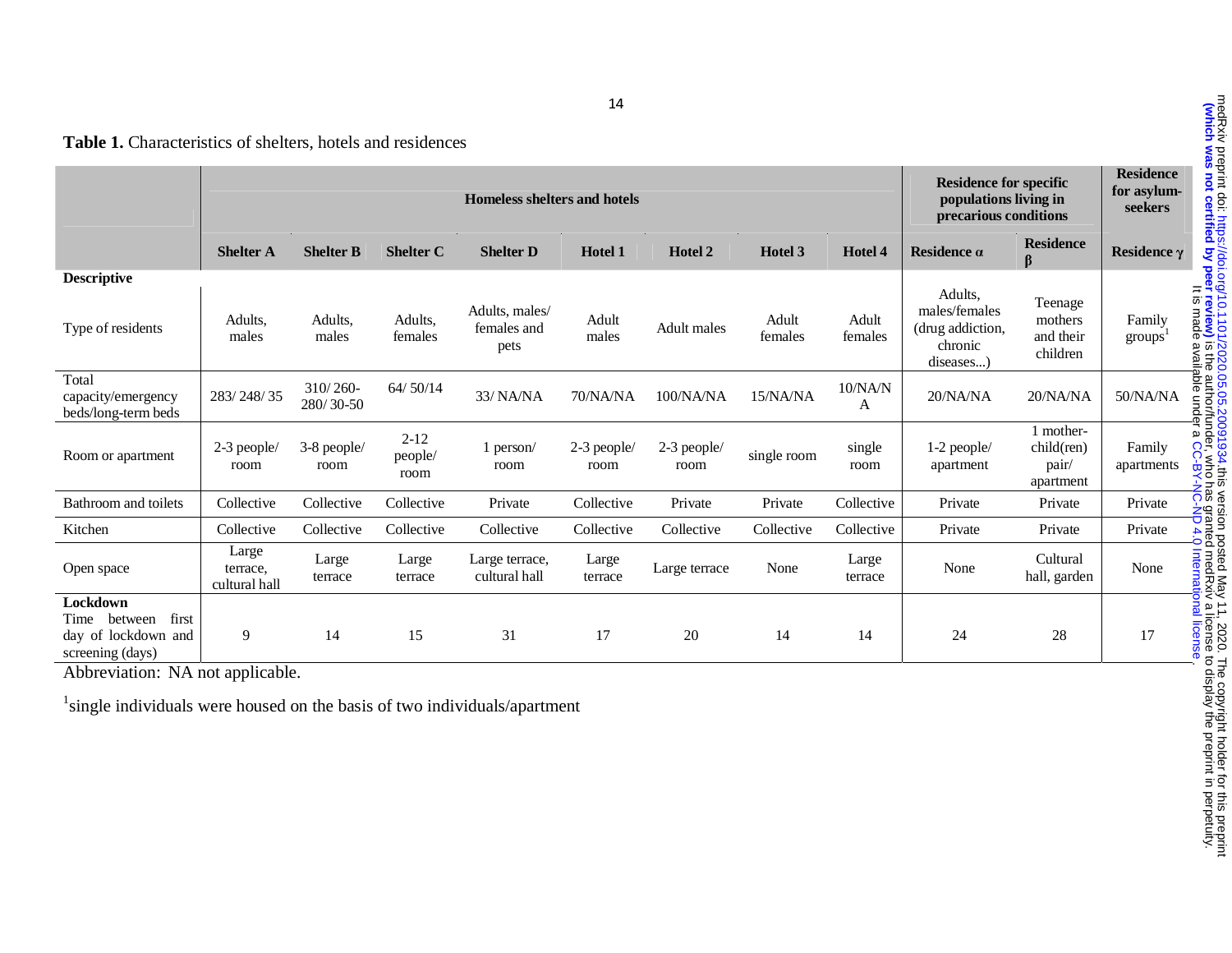|                           | Number of people present at the<br>time of enrolment |           |                  | Number of tested people $(\%)^1$ |            |                  | Numbers of people testing positive for |                |                                 |                  |           |
|---------------------------|------------------------------------------------------|-----------|------------------|----------------------------------|------------|------------------|----------------------------------------|----------------|---------------------------------|------------------|-----------|
| <b>Housing structures</b> |                                                      |           |                  |                                  |            |                  |                                        |                | SARS-CoV-2 (% of tested people) |                  |           |
|                           | Total                                                | Residents | <b>Employees</b> | Total                            | Residents  | <b>Employees</b> | p-value                                | Total          | Residents                       | <b>Employees</b> | p-value   |
| <b>Total</b>              | 885                                                  | 716       | 169              | 698 (78.9)                       | 546 (76.2) | 152(90.0)        | 0.0001                                 | 49 (7.0)       | 37(6.8)                         | 12(7.9)          | 0.77      |
| <b>Homeless shelters</b>  | 683                                                  | 551       | 132              | 528 (77.3)                       | 411(74.6)  | 117 (88.7)       | 0.0008                                 | 48(9.1)        | 37(9.0)                         | 11(9.4)          | 1.00      |
| Shelter A                 | 305                                                  | 262       | 43               | 270 (88.5)                       | 227(86.6)  | 43 (100)         | 0.007                                  | 15(5.6)        | 9(4.0)                          | 6(14.0)          | 0.02      |
| Shelter B                 | 121                                                  | 86        | 35               | 78 (64.5)                        | 54(62.8)   | 24(68.6)         | 0.7                                    | 13(16.7)       | 10(18.5)                        | 3(12.5)          | 0.7       |
| Shelter <sub>C</sub>      | 48                                                   | 19        | 29               | 40(83.3)                         | 14(73.7)   | 26(89.7)         | 0.23                                   | 2(5.0)         |                                 | 2(7.7)           | <b>NA</b> |
| Shelter $D^2$             | 36                                                   | 27        | 9                | 33(91.7)                         | 25(92.6)   | 8(88.8)          | 1.00                                   | $\theta$       |                                 | $\theta$         | <b>NA</b> |
| Hotel 1                   | 72                                                   | 65        |                  | 30(41.7)                         | 23(35.4)   | 7(100)           | 0.001                                  | 9(30.0)        | 9(39.1)                         | 0                | 0.07      |
| Hotel 2                   | 75                                                   | 70        | 5                | 54 (72)                          | 49 (70)    | 5(100)           | 0.3                                    | 7(13.0)        | 7(14.3)                         | $\theta$         | 0.48      |
| Hotel 3                   | 14                                                   | 13        |                  | 12(85.7)                         | 11(84.6)   | 1(100)           | 1.00                                   | 1(8.3)         | 1(9.1)                          | $\Omega$         | <b>NA</b> |
| Hotel 4                   | 12                                                   | 9         | 3                | 11(91.7)                         | 8(88.9)    | 3(100)           | 1.00                                   | 1(9.1)         | 1(12.5)                         | $\overline{0}$   | <b>NA</b> |
| <b>Residence for</b>      |                                                      |           |                  |                                  |            |                  |                                        |                |                                 |                  |           |
| specific                  |                                                      |           |                  |                                  |            |                  |                                        |                |                                 |                  |           |
| populations living        | 81                                                   | 63        | 18               | 75 (92.6)                        | 58(92.1)   | 17(94.4)         | 1.00                                   | $\bf{0}$       |                                 | $\bf{0}$         | N/A       |
| in precarious             |                                                      |           |                  |                                  |            |                  |                                        |                |                                 |                  |           |
| conditions                |                                                      |           |                  |                                  |            |                  |                                        |                |                                 |                  |           |
| Residence $\alpha$        | 28                                                   | 23        | 5                | 28 (100)                         | 23(100)    | 5(100)           | 1.00                                   | $\Omega$       | $\Omega$                        | $\overline{0}$   | N/A       |
| Residence $\beta$         | 53                                                   | 40        | 13               | 47 (88.6)                        | 35 (87.5)  | 12(92.3)         | 1.00                                   | $\overline{0}$ |                                 | $\overline{0}$   | N/A       |
| <b>Residence for</b>      |                                                      |           |                  |                                  |            |                  |                                        |                |                                 |                  |           |
| asylum-seekers            | 121                                                  | 102       | 19               | 95(78.5)                         | 77(75.5)   | 18(94.7)         | 0.07                                   | 1(1.1)         |                                 | 1(5.6)           | N/A       |
| Residence $\gamma$        |                                                      |           |                  |                                  |            |                  |                                        |                |                                 |                  |           |

|  |  | Table 2. Numbers of screened individuals and results of SARS-CoV-2 PCR detection, according to housing structures. |
|--|--|--------------------------------------------------------------------------------------------------------------------|
|  |  |                                                                                                                    |

Abbreviation: NA : Not applicable;

<sup>1</sup> Acceptance rate

<sup>2</sup> Two dogs belonging to two different homeless people in Shelter D were tested and were negative.

Grey cells: four groups in study : Homeless people (N=411); other specific population living in precarious conditions (N=58), asylum seekers (N=77), and employees (N=152) and SARS-CoV-2 prevalence in each group.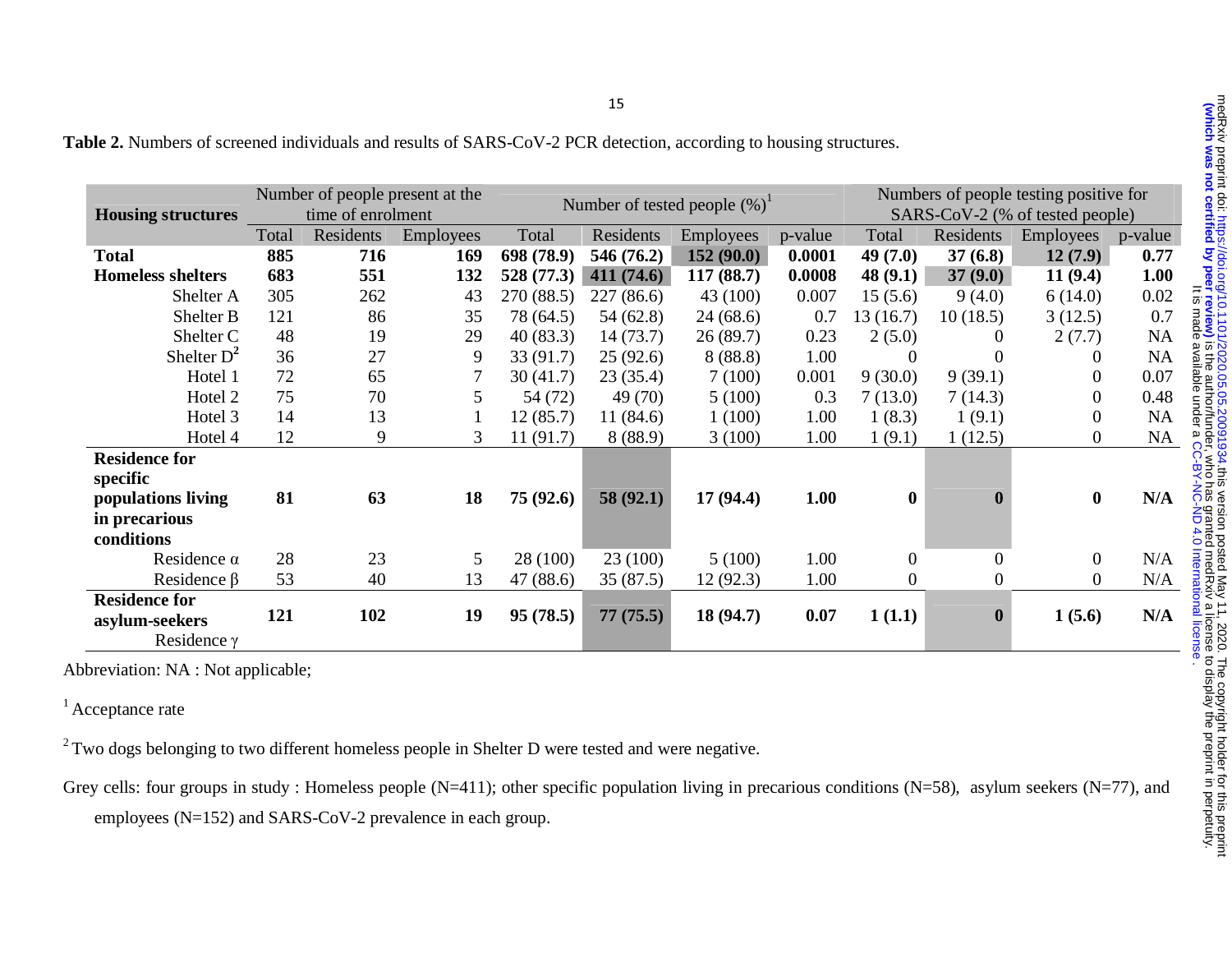|  | Table 3. Characteristics of different studied populations |  |  |  |
|--|-----------------------------------------------------------|--|--|--|
|--|-----------------------------------------------------------|--|--|--|

|                              | <b>Characteristics</b>                    | <b>Total</b><br>screened<br>$N = 698$ | <b>Homeless</b><br>$N = 411$ | Other specific<br>populations in<br>precarious situation<br>$N=58$ | <b>Asylum</b><br>seekers<br>$N=77$ | <b>Employees</b><br>$N = 152$ | p-value <sup>4</sup> |
|------------------------------|-------------------------------------------|---------------------------------------|------------------------------|--------------------------------------------------------------------|------------------------------------|-------------------------------|----------------------|
|                              | Before $C14^5$                            | 270(38.7)                             | 227(55.2)                    | 0(0)                                                               | 0(0)                               | 43(28.3)                      |                      |
| Time of<br>screening         | From C14 to C20                           | 320(45.9)                             | 159(38.7)                    | 0(0)                                                               | 77 (100)                           | 84 (55.3)                     | < 0.0001             |
|                              | At C21 and after                          | 108(15.4)                             | 25(6.1)                      | 58 (100)                                                           | 0(0)                               | 25(16.4)                      |                      |
|                              | Male, $n$ $(\%)$                          | 529 (75.8)                            | 369 (89.8)                   | 25(43.1)                                                           | 50(64.9)                           | 85 (55.9)                     |                      |
| Gender $_{698}$ <sup>1</sup> | Female, $n$ $(\%)$                        | 169(24.2)                             | 42(10.2)                     | 33(56.9)                                                           | 27(35.1)                           | 67(44.1)                      | < 0.0001             |
|                              | Range (min-max)                           | $0 - 91$                              | 18-91                        | $0 - 86$                                                           | $0 - 67$                           | 21-77                         |                      |
| Age <sub>604</sub>           | Mean±SD                                   | $37.4 \pm 16.9$                       | $40.4 \pm 15.6$              | $25.0 \pm 24.0$                                                    | $21.6 \pm 13.6$                    | $41.9 \pm 11.1$               | < 0.0001             |
| (years)                      | Median, interquartile                     | 35.0, 26-49                           | 37.0, 28-52                  | 19.0, 2-49                                                         | 24.0, 10-31                        | $41.5, 33-50$                 |                      |
|                              | Children $\leq$ 15 years old <sup>2</sup> | 41(7.5)                               | 0(0)                         | 19(32.8)                                                           | 22(28.6)                           | <b>NA</b>                     | < 0.0001             |
|                              | Europe, $n$ $%$                           | 267(38.3)                             | 99(24.1)                     | 45(77.6)                                                           | 12(15.6)                           | 111(73.0)                     |                      |
| Birthplace <sub>698</sub>    | Africa, $n$ $%$                           | 351 (50.3)                            | 269(65.5)                    | 11(19.0)                                                           | 32(41.6)                           | 39(25.7)                      | < 0.0001             |
|                              | Asia, $n$ $(\%)$                          | 80(11.5)                              | 43(10.5)                     | 2(3.4)                                                             | 33(42.9)                           | 2(1.3)                        |                      |
|                              | Pregnant women n/N $(\%)^3$               | 4/150(2.7)                            | 4/42(9.5)                    | 0/25(0)                                                            | 0/16(0)                            | 0/67(0)                       | 0.002                |
|                              | At least one symptom, $n$ $%$ )           | 154(22.1)                             | 100(24.3)                    | 10(17.2)                                                           | 5(6.5)                             | 39(25.7)                      | 0.003                |
|                              | Cough $n$ (%)                             | 85 (12.2)                             | 55(13.4)                     | 7(12.1)                                                            | 1(1.3)                             | 22(14.5)                      | 0.02                 |
| Presence of<br>respiratory   | Rhinorrhoea, n (%)                        | 64(9.2)                               | 49(11.9)                     | 1(1.7)                                                             | 0(0)                               | 14(9.2)                       | 0.002                |
| symptom                      | Dyspnoea, $n$ $(\%)$                      | 42(6.0)                               | 27(6.6)                      | 2(3.4)                                                             | 2(2.6)                             | 11(7.2)                       | 0.41                 |
| and fever <sub>698</sub>     | Sore throat, $n$ $(\%)$                   | 37(5.3)                               | 23(5.6)                      | 2(3.4)                                                             | 0(0)                               | 12(7.9)                       | 0.08                 |
|                              | Fever, $n$ $(\%)$                         | 19(2.7)                               | 10(2.4)                      | 1(1.7)                                                             | 2(2.6)                             | 6(3.9)                        | 0.75                 |

Abbreviation: NA, Not applicable;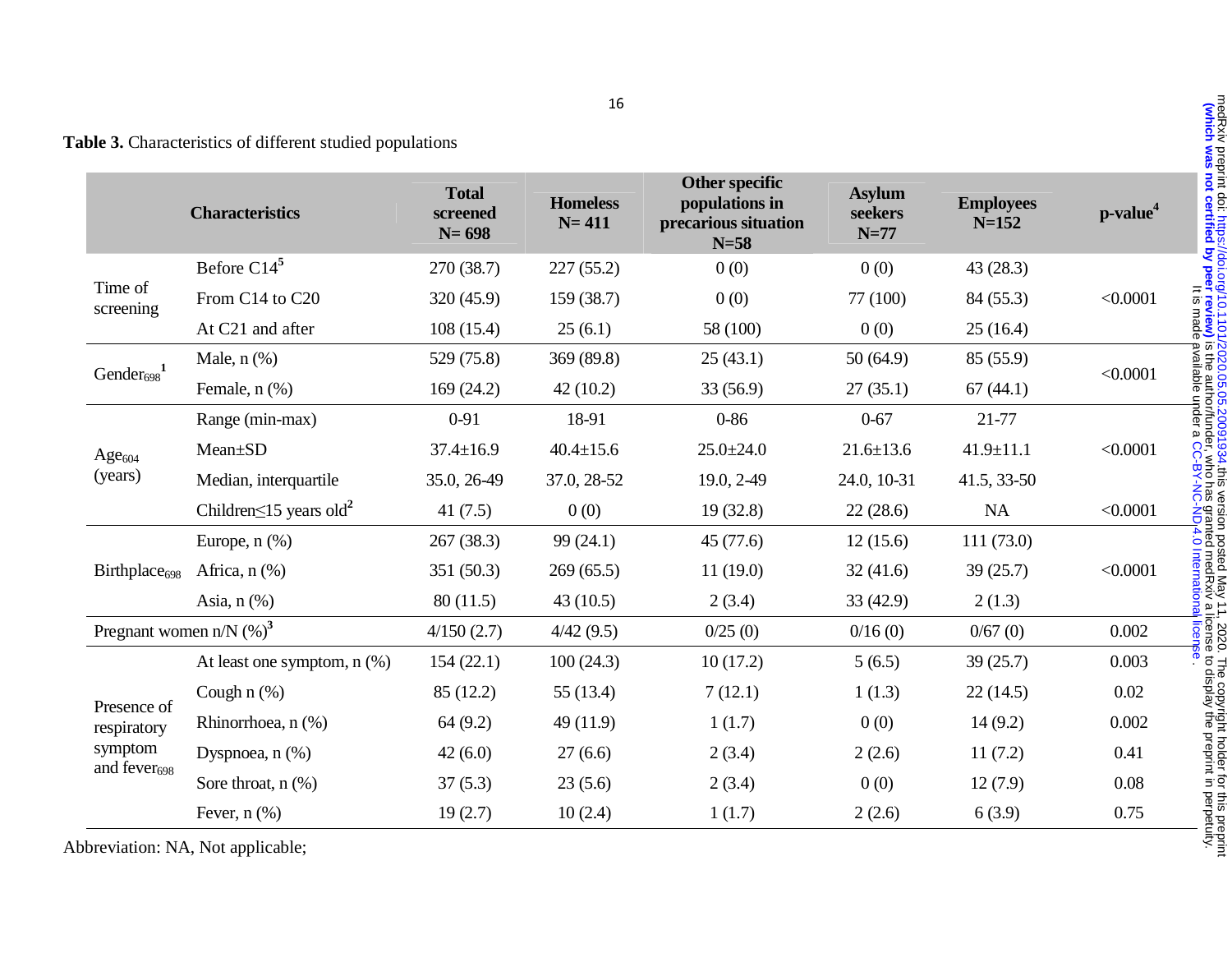$1$  Number of individuals for whom data was available.

 $2^2$  Of 546 residents.

<sup>3</sup> Of 150 females  $\geq$ 15 years.

4 Comparison among four groups.

 $5$  C14 refers to day 14 of lockdown.